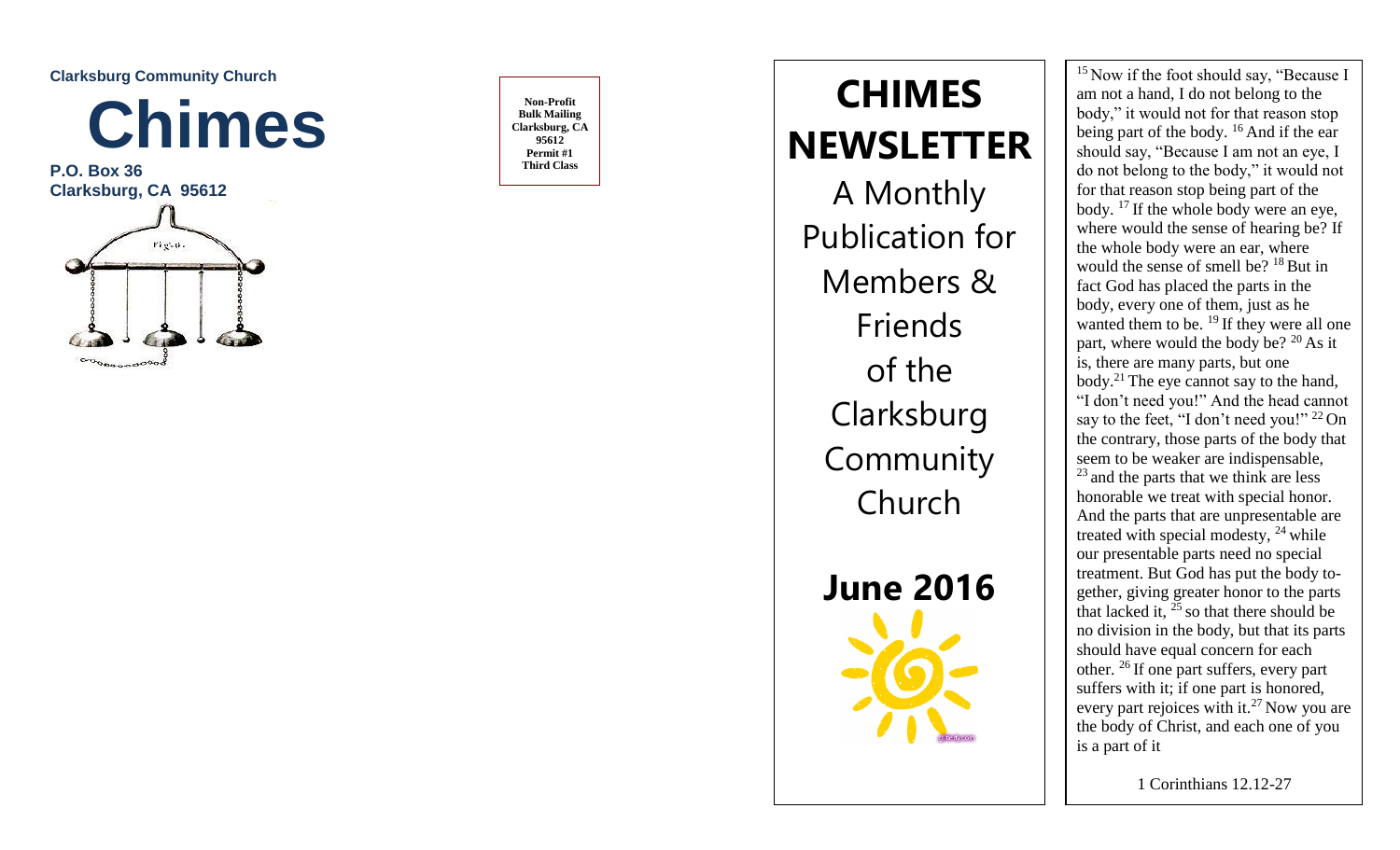#### **FROM THE PASTOR**

 One of the really pleasant memories of my childhood is times of hanging out with family and friends, and it is something I still look forward to every summer. I enjoy the annual church picnic and summer refreshments after services because they are times to hang out with each other, and I invite you to come and enjoy, too. Perhaps you could take a few moments some weekday morning and stop by my office to hang out for awhile (I am usually in my office Tuesday-Friday mornings). Because we often live too busy lives, I also encourage you to take some time just to hang out with your children, your spouse, parents, neighbors or maybe meet some strangers, because at the heart and soul of life is relationship. You can also hang out with God, through prayer or worship, taking a walk or watching a sunset, or many other ways. I think when God instituted the Sabbath, he simply had in mind hanging out with us, his children.

Pastor Dennis

| <b>Worship in June</b> |                              |                      |                    |  |
|------------------------|------------------------------|----------------------|--------------------|--|
|                        | Service Begins at 10:00 a.m. |                      |                    |  |
|                        |                              | Family               |                    |  |
|                        | June                         | Sunday               |                    |  |
|                        | 5                            | <b>Church Picnic</b> |                    |  |
|                        |                              | "Body of             | Annual             |  |
|                        | June                         | Christ"              | Meeting/<br>Annual |  |
|                        | 12                           | 1 Corinthians        | Reports/           |  |
|                        |                              | 12.12-27             | communion          |  |
|                        | June                         | "Temple of the       |                    |  |
|                        | 19                           | Holy Spirit" 1       |                    |  |
|                        |                              | Corinthians          |                    |  |
|                        |                              | $3.6 - 17$           |                    |  |
|                        | June                         | <b>Guest Pastor</b>  |                    |  |
|                        | 26                           |                      |                    |  |
|                        |                              |                      |                    |  |

# **Editor's Note:**

The CHIMES will be on hiatus July and August. Be sure to send your vacation stories to [djrunningonemty@gmail.com](mailto:djrunningonemty@gmail.com) by August 20! Have a great Summer!



Save the date for the 28th annual Wines of Clarksburg and Art Auction fundraiser on Sunday, September 18th, from 1-5pm at the beautiful Heringer Ranch, located at 37375 Netherlands Road. This special event supports the operation and programs of the Clarksburg Branch Library, and promises to be an elegant afternoon of great food, wines, and art.



### **PRAYERWALKS CONTINUE**

Again- we say 'again', next prayer walk will be Saturday, June 4, 2016. Meet at Clarksburg Community Church at 7:30 am. Questions, call Claudean Thomas

# **FAMILY SUNDAY WORSHIP SERVICE & PICNIC**

On Sunday, June 5 we will return to our Summer worship time of 10:00 with worship led by our Sunday School classes. This worship service will be followed by an allchurch picnic outdoors on the church lawn at approximately noon. Hamburgers, hot dogs, and veggie burgers along with buns, condiments, plates, plastic ware, & napkins will be provided. Look for a signup sheet in the Community Hall for other items you can bring. There will also be games for the children. Bring your own blankets and lawn furniture. A special highlight of this fun time is a chance to try all the wonderful homemade ice creams that our church family is famous for! See you there!